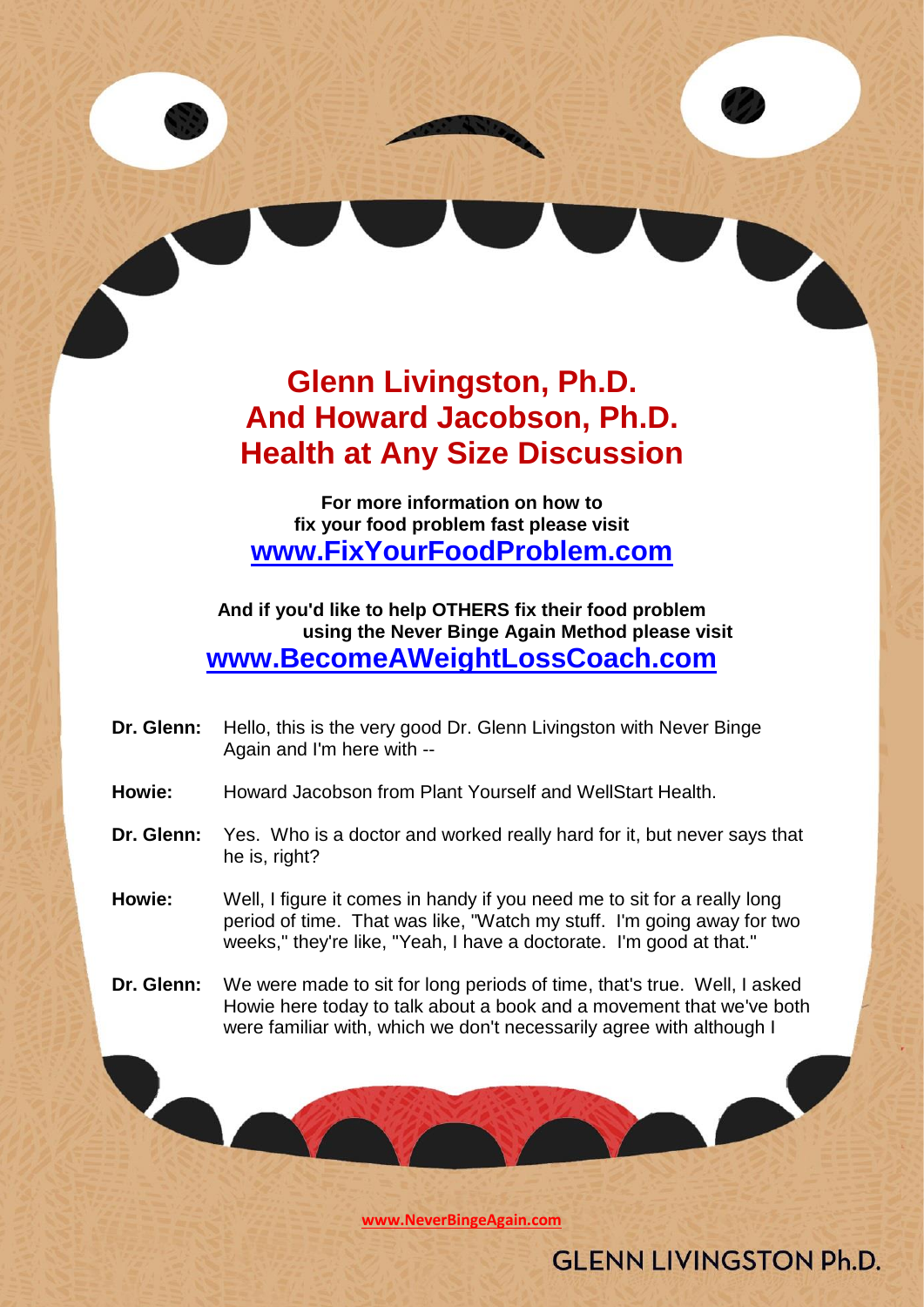think in part, there are some very good points. And when we do this kind of thing, I was just want to say that we're talking about a book with the author and it's entirely possible when you do that that we're creating a straw man argument, like maybe we're attacking a position they don't really have, so we always invite the author to come on and will give them time to rebut or articulate what position they really do have and help us correct anything that we have to say. But we thought, this is a movement that seems to be getting a little strength and we both thought it was important to talk about what we liked about it and what we don't like about it and that's why we had it.

The movement is called Health at Any Size and it's by a book of the same name. And essentially, what the book is saying is that it's possible to be healthy at any size. And that the claims of medical danger associated with obesity are either exaggerated or not really there and she's citing some new evidence that perhaps it's entirely possible to be what we would call 50 pounds or a hundred pounds overweight and not have all the health risks that people think there are.

I'm not sure that I agree with that part. The part that I do agree with is that the corresponding shame and feeling of misfit in society when people are way above their recommended weight and the overemphasis on having a supermodel kind of body; what makes people, especially young women feel like they're not worthwhile if they don't have that or they have a different body type 'cause there are a variety of different body types and some women will never look really thin and some men will never look really thin. I don't think I'll ever really look super thin. And I do believe that a lot of the work that we overeaters need to do is to accept that we're not going to be a supermodel in that way and learn to love ourselves anyway. So that said, I know that Howie has some concerns, I have some concerns.

**[www.NeverBingeAgain.com](http://www.neverbingeagain.com/)**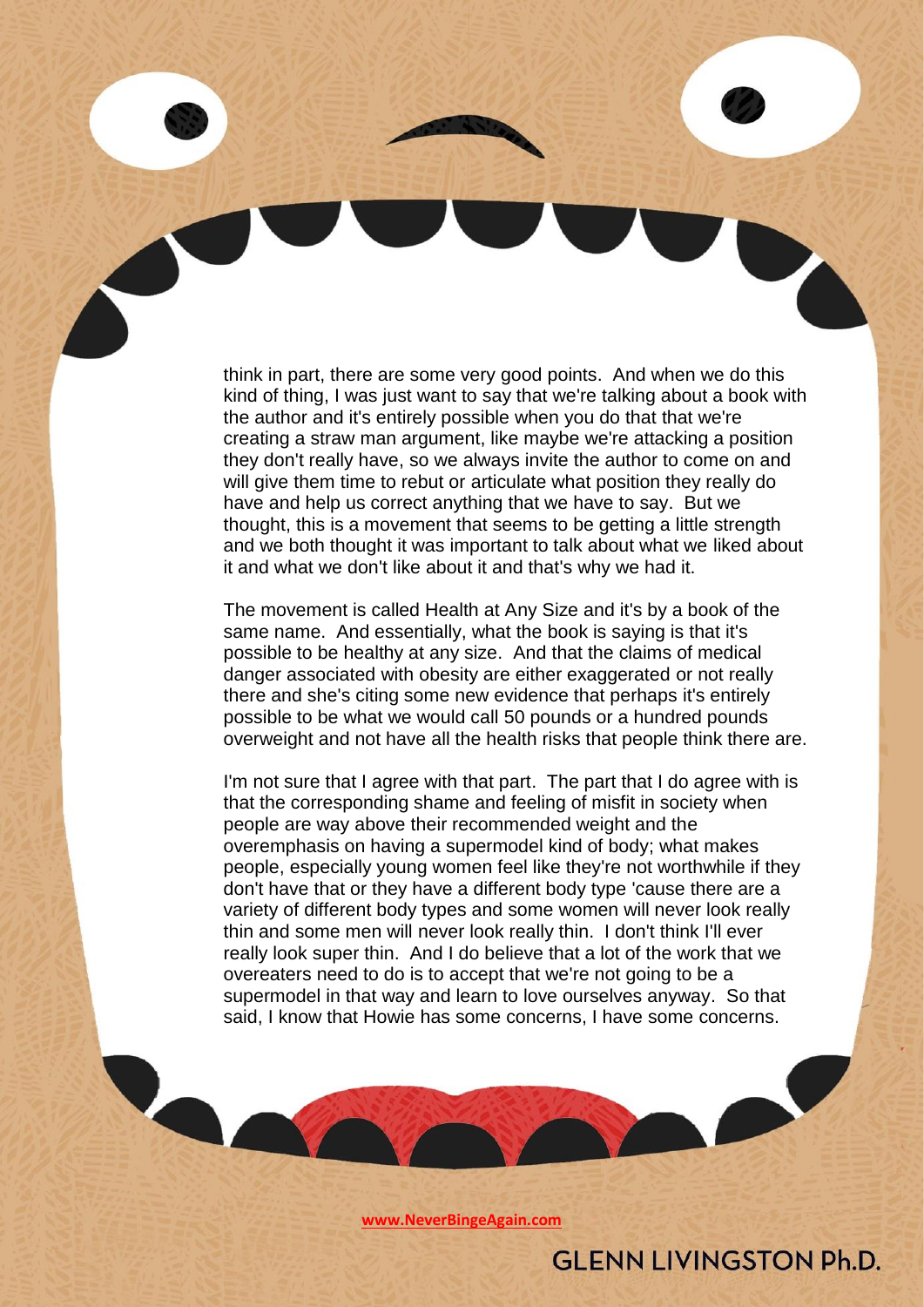And Howie, I want to let you talk for a little bit about what your concerns might be and then I'll say what my concerns might be and see if we can reconcile this.

- **Howie:** Okay. So I only have one concern, which is that it's simply not scientifically accurate. I mean, when you look at the data, it's really, really clear with what the Healthy at Any Size movement is doing is torturing the data to try to find any sort of justification for what I understand is a belief the people really want to hold. There's no arguing about the science. And even just -- if you just open your eyes, like how many very, very overweight people do you see in their 80s and 90s? It just doesn't happen. So this is somebody who saw a purple sunset once and loves the color purple and would like us to believe that the sky is purple.
- **Dr. Glenn:** Right. But there are very few very old fat people.

**Howie:** Right. We can say, "Well, that's anecdotal," but when you look at the actual data, the risks of obesity and even overweight are significant and comprehensive. That's simply not true and it's so easy to rebut if you know anything about statistics. In fact, you need to know an awful lot about statistics in order to construct an argument that can begin to challenge the overwhelming preponderance of evidence that overweight is unhealthy.

> We're not talking about that. I want to talk about maybe what are the good and the harmful impulses behind a delusion of this magnitude. I'll start with the good part, which is you can certainly be okay with yourself at any size and this is, of course, where the cultural overlay play such a huge role. I'm as sensitive as a 53-year-old straight white male can be about gender and inequality, about fat shaming, about the

> > **[www.NeverBingeAgain.com](http://www.neverbingeagain.com/)**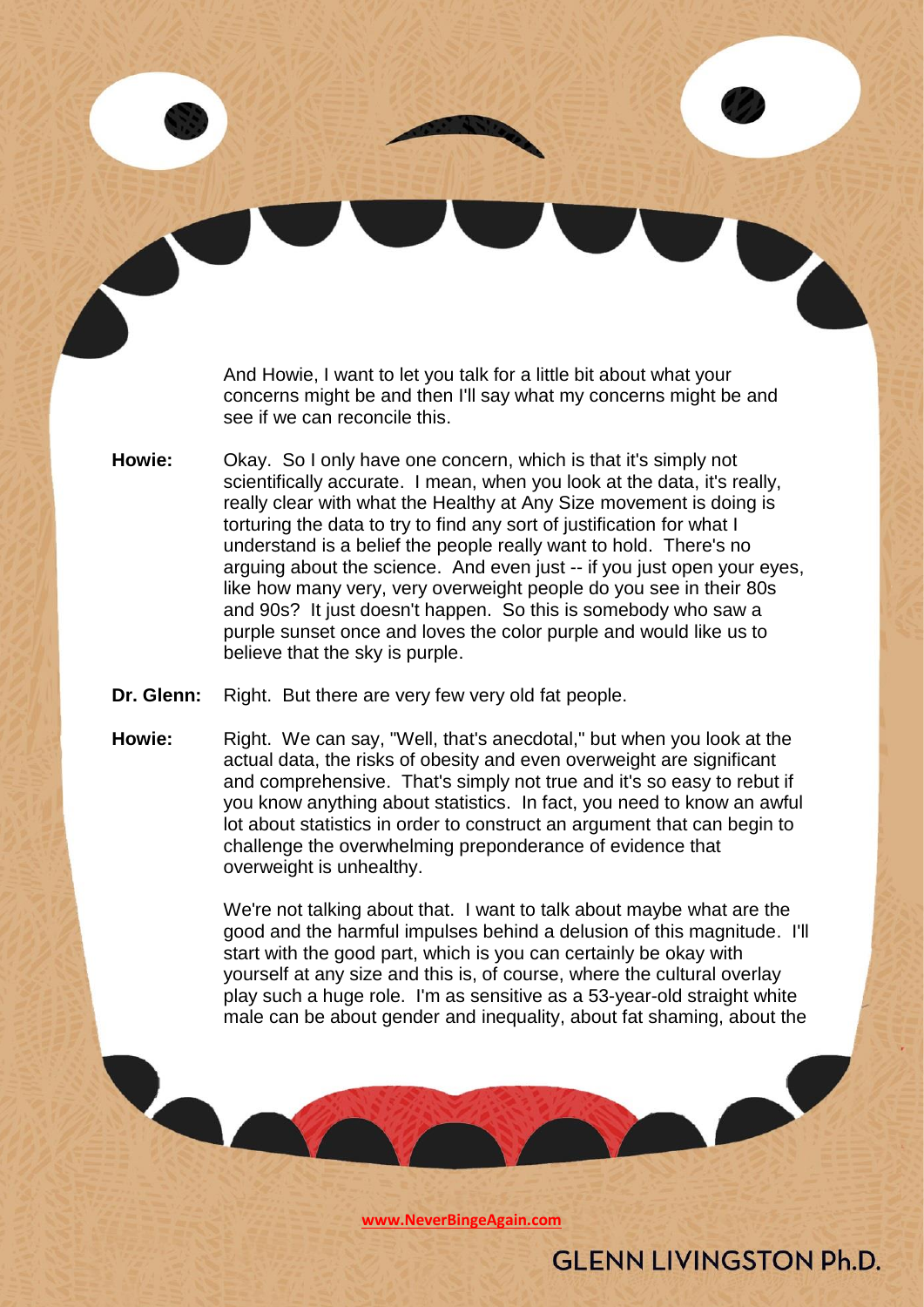way women develop all sorts of body dysmorphia, trying to appease a perception of what a woman's body should look like, driven largely by an advertising industry that makes money off of our discomfort and unhappiness with ourselves. I believe in fighting back against that. I don't believe in fighting against it by what I would consider a rebellion in the same way that if you rebel against your parents by doing everything they don't want you to do, you're still not autonomous and authentic, you're still being defined by your rebellion.

Instead of focusing on the weight and the body image, everybody I know who's lost weight and kept it off and is happy ended up dropping their focus on weight and instead focused on performance on what they wanted their body to be able to do functionally as opposed to what they wanted their body to appear to be to themselves and others.

**Dr. Glenn:** Hmm, can you say a little bit more about that?

**Howie:** Most of us who are overeaters are not going to become supermodels or most people are not going to become supermodels. And most people, if we lived in a society in which we were driven by performance, by our desire to be of service in the world, whether it's to an idea or to a group of people or to our own authentic identity and destiny, whatever it is to be useful to be spent in some way, then what we look like are almost every case becomes secondary to that mission. Now, if you want to be a Hollywood star, then you need to have a certain type of body.

> There's more than one type of body that gets to be a Hollywood star, right? But if you want to be a newscaster, there's a few industries in which there are sort of physical requirements. But for most of us in most of the things we do, you and I want a body that can stay up late,

> > **GLENN LIVINGSTON Ph.D.**

**[www.NeverBingeAgain.com](http://www.neverbingeagain.com/)**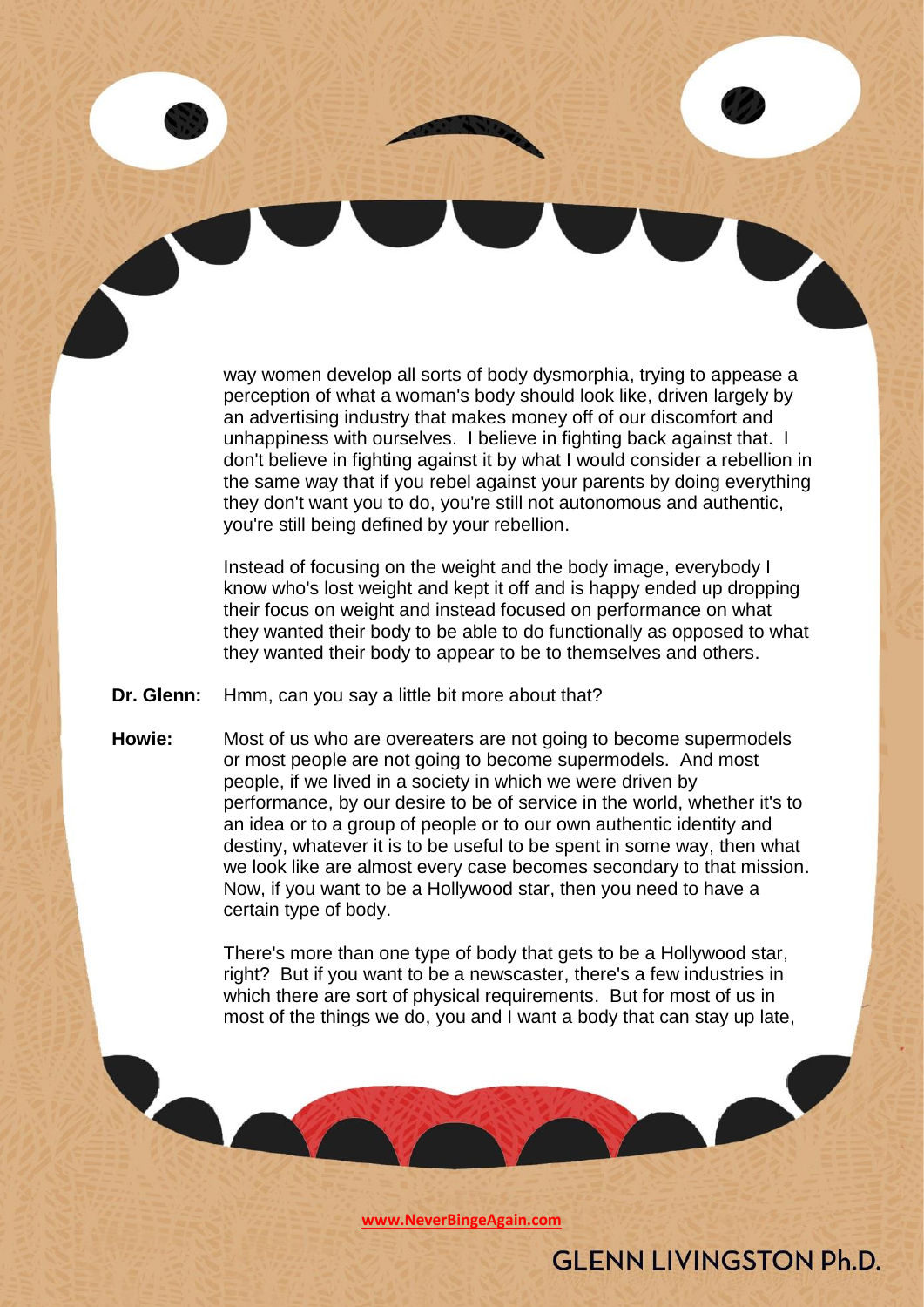that can spend a lot of time in front of the computer, that can spend a lot of time thinking. You love to hike. You made a collection of the mountains in I think New Hampshire, and so you need a body that can move in a certain way that can carry a certain amount of food.

So for the folks that I know who have dropped a lot of weight, quickly, the focus became, "Okay, I want to be a runner. I want to embody this human form," and we humans are bipeds. We excel in bipedal locomotion like no other animal. So I want to be a good human and that means I'm going to move in a certain way and that means I'm going to fuel myself for my movement so that food becomes less about, "Oh, do I deserve this chicken steak because I ran 12 miles?" or "I'm going to run 12 miles over the weekend, what do I need to fuel myself?" All of the discussions and algorithms and considerations shift when it's about what do I want to be able to do?

- **Dr. Glenn:** I don't know why I never really thought of that, but that's so accurate. At the moment, I'm less interested in hiking and I'd like to be able to do 20 pull-ups, so I'm going to start shifting some of my thinking around what's motivating me to organize my life so I can do 20 pull-ups. That's really interesting.
- **Howie:** See, I think our problem, neither of us was obese ever.
- **Dr. Glenn:** I was.
- **Howie:** You're clinically obese?

- **Dr. Glenn:** I'm more than 20 percent over recommended body weight, right?
- **Howie:** I think it's based on BMI. You wore it well.

**[www.NeverBingeAgain.com](http://www.neverbingeagain.com/)**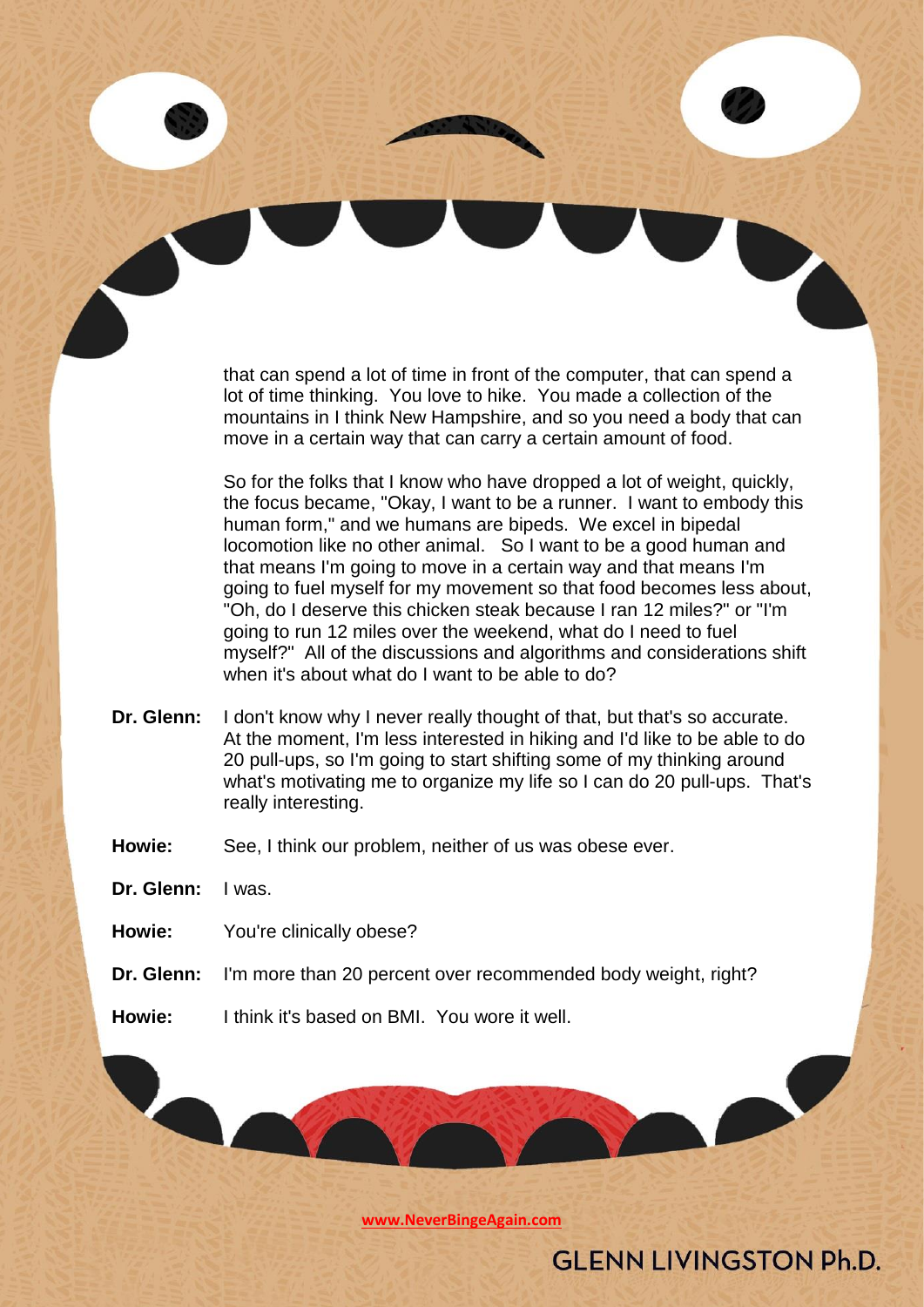- **Dr. Glenn:** Well, you didn't see me, Howie. It was before you know me.
- **Howie:** Okay.
- **Dr. Glenn:** 260 was my top weight. I wasn't working out for a year and so it was all flab.
- **Howie:** Uh-huh. Okay. So what I'm trying to say then is what really educated me was hanging out with the Missing Chins with Josh LaJaunie, with other people who had lost 200, 300 up to 350, 400 pounds and to hear what their lives were like when they were, as they describe it, the fat jolly life of the party. They are the ones going around saying, "Hey, I'm making jokes about myself. Hey, I know I'm fat but I'm happy. I'm happy with my body. I love to eat. I'm the life of the party," and hearing their actual thoughts about the daily, hourly, minute-to-minute indignities of having a body that size, of not being able to go to a movie theater, of not being able to pull up your own socks, of not being able to sit in a booth in a restaurant, of having to evaluate every chair you're about to sit in, was it going to break and embarrass the hell out of you? Not being able to wrap a towel around yourself at the gym.

One of my friends, Eric O'Grey, wrote about the indignities when he got on the plane and they didn't have a seat belt extender for him and the plane was delayed and how disgusted his seatmate was, like, "Oh, I'm going to miss my connection 'cause you're fat." That's what got me thinking about performance. About what do I want my life to be like as opposed to I want to be able to look good in this photo or look at this number on the scale?

**[www.NeverBingeAgain.com](http://www.neverbingeagain.com/)**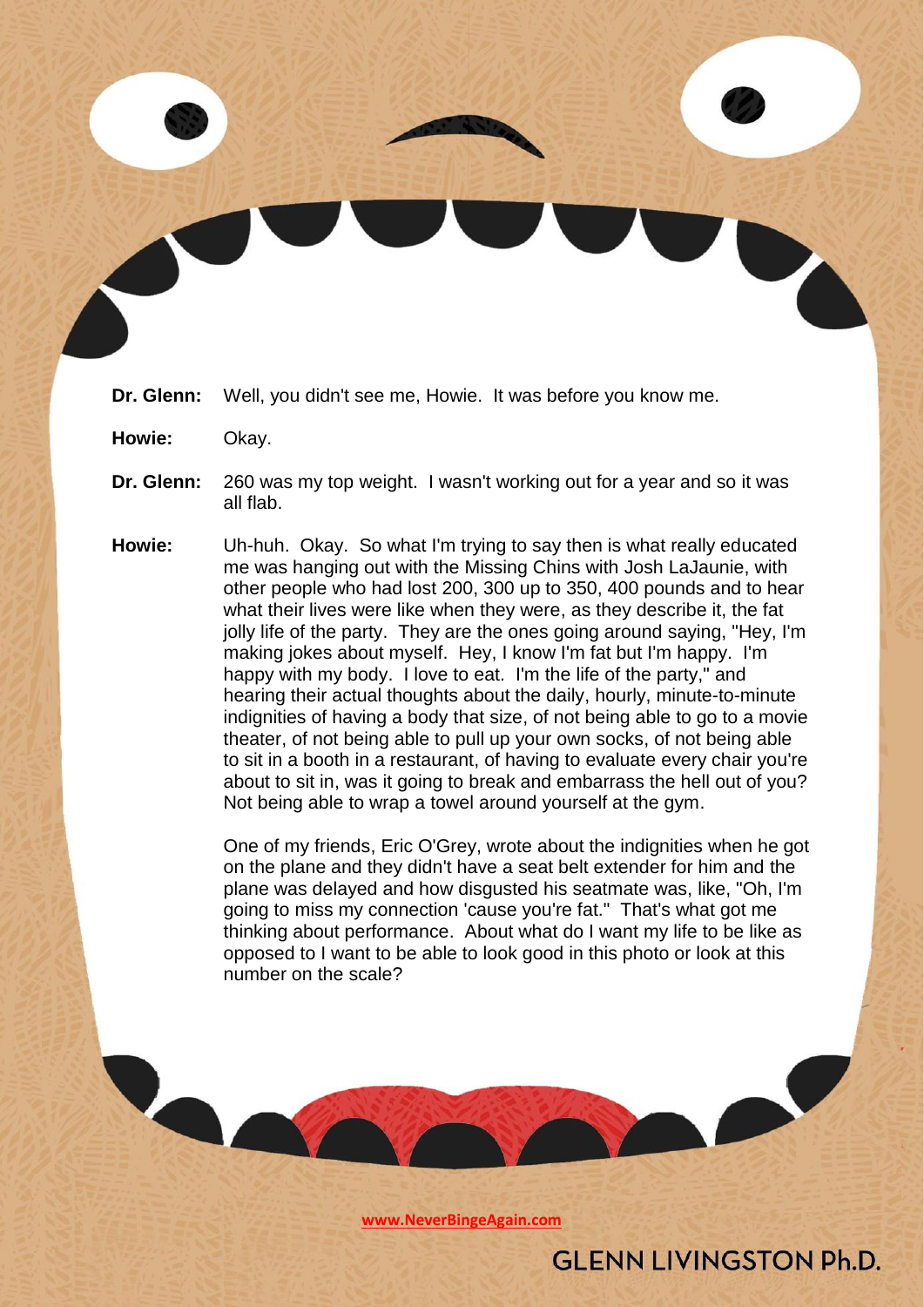**Dr. Glenn:** I think that's really valuable. I like that a lot. So what would your advice be then? We're recommending people learn to emphasize performance rather than the number on the scale. I think part of the mindset shift has to do with being okay on the journey. I talk to a lot of people that are more than a hundred pounds overweight and one of the things that really stops them is their pig says you've got too much to lose, you can't lose it fast enough so why bother? It just seems like too big a mountain to climb. And that's why I say, "Look, a hundred pounds is an enormous amount of weight to lose, but one pound isn't so why don't you lose one pound a hundred times?"

> And once they start doing that, they're on a journey and they get all excited about losing that one pound and they're okay about themselves again. Not completely, but I think that we have to be okay and settle ourselves once we know the ship is pointing in the right direction. I think the terror and the panic and the kind of sense of hopeless giving up has to do with knowing that the ship is going in the wrong direction. And I think that when your ship is going the wrong direction, it's tempting to think, "Well, gee, maybe this is the right direction. Maybe people really are meant to be this heavy and maybe this is a societal problem," which it is to some extent, but it's only going to make you feel worse. So I think we're saying turn the ship around and get happy on the journey and it's okay. It's okay. So what it's going to take, a year, a year and a half to lose that weight? That's okay. And you get to live the balance of your life at the weight that let you perform what you want to perform. I think that's what our advice is.

**Howie:** I want to go a little bit further than that. And the insight came to me when I was interviewing a woman who was the subject of a documentary called Unsupersize Me, about a plant-based physical trainer who challenged this woman to lose hundreds of pounds. And

**[www.NeverBingeAgain.com](http://www.neverbingeagain.com/)**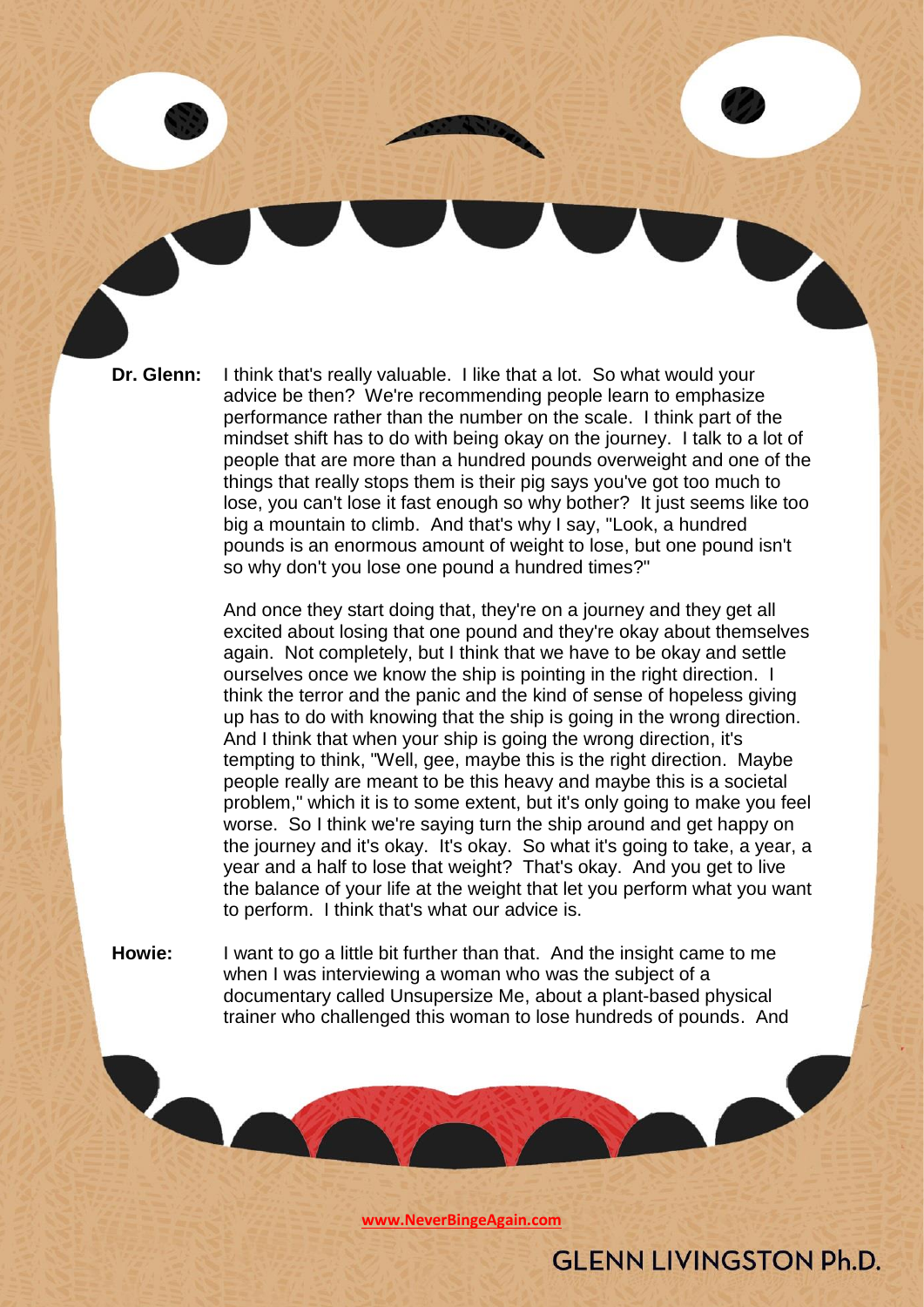he was kind of putting her through the boot camp both in terms of exercise and in terms of diet. I can't remember exactly how long. It might have been a couple of weeks or a month. She's crying having a breakdown, "This is so hard. You don't understand. You don't know what it's like." And the trainer is like, "You're right, I don't. So let's go for a run together and I will weigh the same as you." Like he puts on like these weighted vests and extra backpacks and he puts on like 250 pounds and they go for a jog down the street, a hundred yards. And at the end, he's like, "Oh, my God. I had no idea what kind of badass you are."

**Dr. Glenn:** Just able to walk around.

- **Howie:** Yeah. So it's not just like, "Oh, I'm going to love myself when I'm thin," or "I've decided to love myself no matter what." When you look back, if you complete the journey, whatever complete means for you, if you drop those 200 pounds, you are going to look back at the person you were at your heaviest as a hero because that's the person who did the work.
- **Dr. Glenn:** I see. That's really interesting.
- **Howie:** So why not see yourself as that now?
- **Dr. Glenn:** That is a very good paradigm shift. I really like that, Howie. That's amazing.
- **Howie:** Not only are you not hating yourself now, but you are loving the hell out of yourself and you are so impressed with the person who decided to turn things around.

**[www.NeverBingeAgain.com](http://www.neverbingeagain.com/)**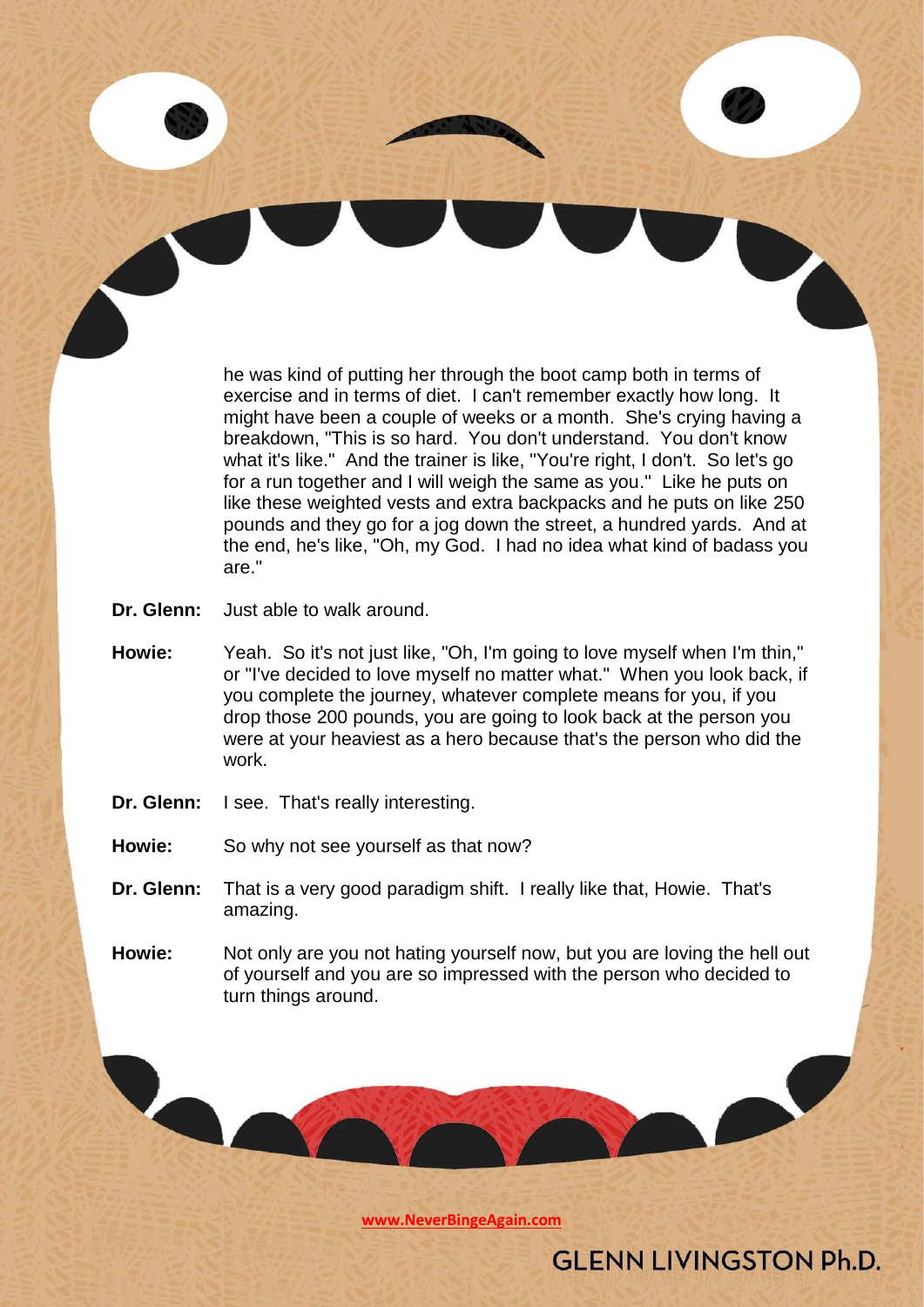- **Dr. Glenn:** I love that. You're on fire today, my friend. Anything else I should have asked you about this that I didn't?
- **Howie:** I can't think of anything. There was a BBC documentary that came across my desk. I can't remember what it was, but it was an autopsy of an extremely obese person. And anyone who wants to believe that healthy at any size is true, just watch that autopsy documentary and see, it's not just sort of fat hanging around our guts or on our butts or our thighs, it's fat surrounding the organs, fat within the organs, fat within the muscles. It's like saying that a highway system that is sort of littered with broken tires and broken down vehicles all over the road and wrecks is a good system.

Once you understand the science, then you get to work on the psychology which is where you and I come in.

**Dr. Glenn:** Very good, that makes all the sense in the world. Okay. Well, thank you so much.

> Thanks for your time and attention. If you need personal coaching to fix your food problem fast, please visit FixYourFoodProblem.com. FixYourFoodProblem.com. If you'd like to become a certified professional Never Binge Again independent coach and turn your passion for Never Binge Again into a lucrative, rewarding and fun career, please visit BecomeAWeightLossCoach.com. That's BecomeAWeightLossCoach.com where you can attract high-paying clients by leveraging my credibility and the Never Binge Again brand and help them stop overeating and obsessing about food so they can achieve their health and fitness goals at BecomeAWeightLossCoach.com. That's BecomeAWeightLossCoach.com. Thanks.

> > **[www.NeverBingeAgain.com](http://www.neverbingeagain.com/)**